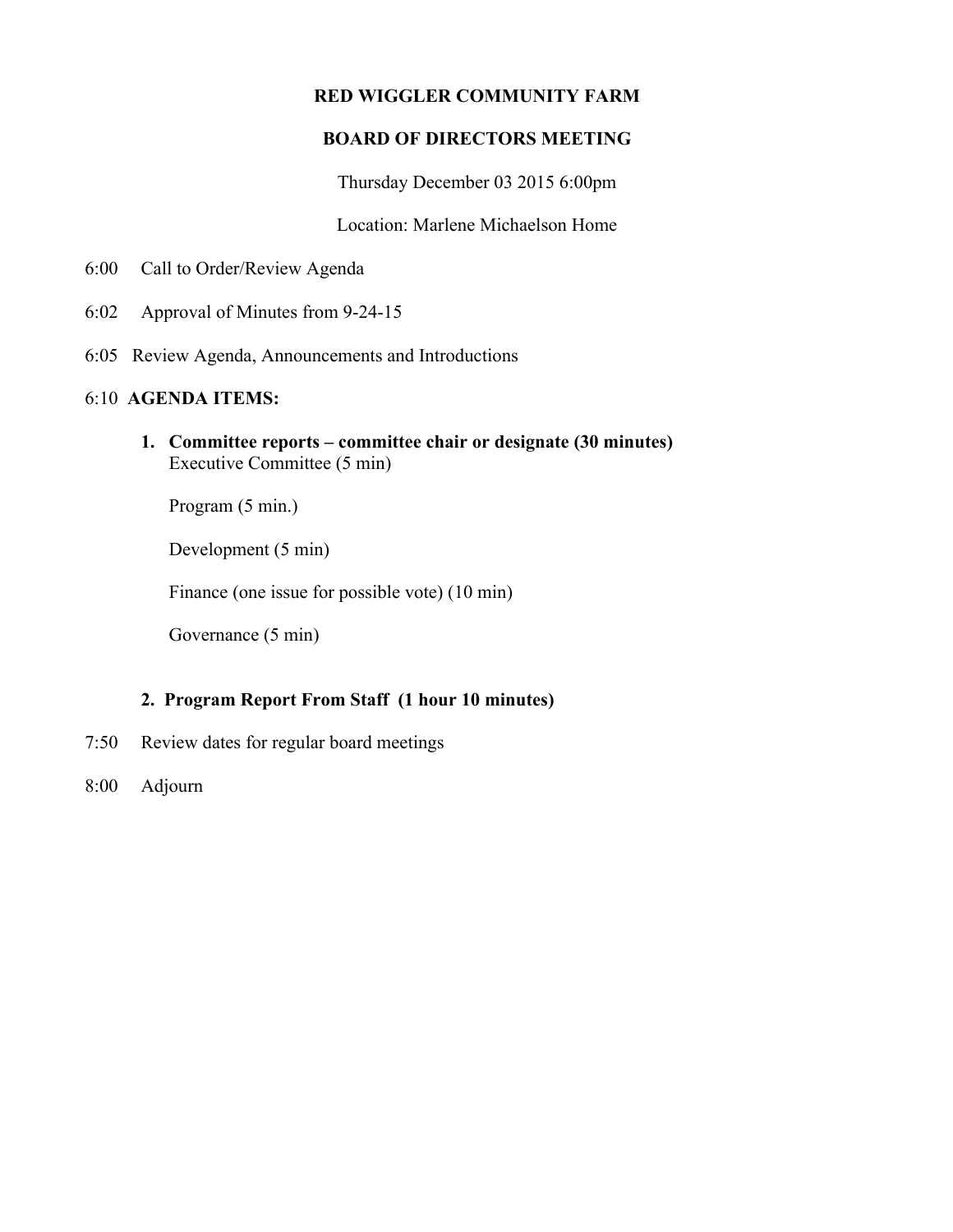### **Red Wiggler Community Farm Regular Meeting of the Board of Directors**

The meeting was held on December 3, 2015 at Marlene Michaelson's home.

The following were present:

Marlene Michaelson, President Nancy Everett, Vice-President Katie Brewer Kati Gimes Jim Heaney Cynthia Hamilton Jean Hochron Valerie Levanos Jean White Anne Wolfe, Secretary

Andrea Barnhart, Farm Manager Katie Junghans, Program Coordinator Molly McCracken, Education & Outreach Coordinator Melissa McLearen, Field & Facilities Manager Diane Ringel, Business Manager Woody Woodroof, Executive Director and Founder

A quorum was present.

The following were absent:

Jim Hochron, Treasurer

(6:30 pm) Call to Order: By Marlene Michaelson, President

 $(6:30 \text{ pm})$  Introductions: Brief individual introductions were given by each attendee.

(6:32 pm) Approval of Minutes: On motion made by Jean Hochron, seconded, and carried, the Board approved the previously distributed minutes of the special meeting of the Board held 9/24/15 without modification.

(6:33 pm) Board and Committee Reports:

The Executive Committee: Has not met, no report given.

The Program Committee: Kati Gimes reported that the committee has met four times. The first three times were educational, the last was to brainstorm ways that the Committee can be most helpful to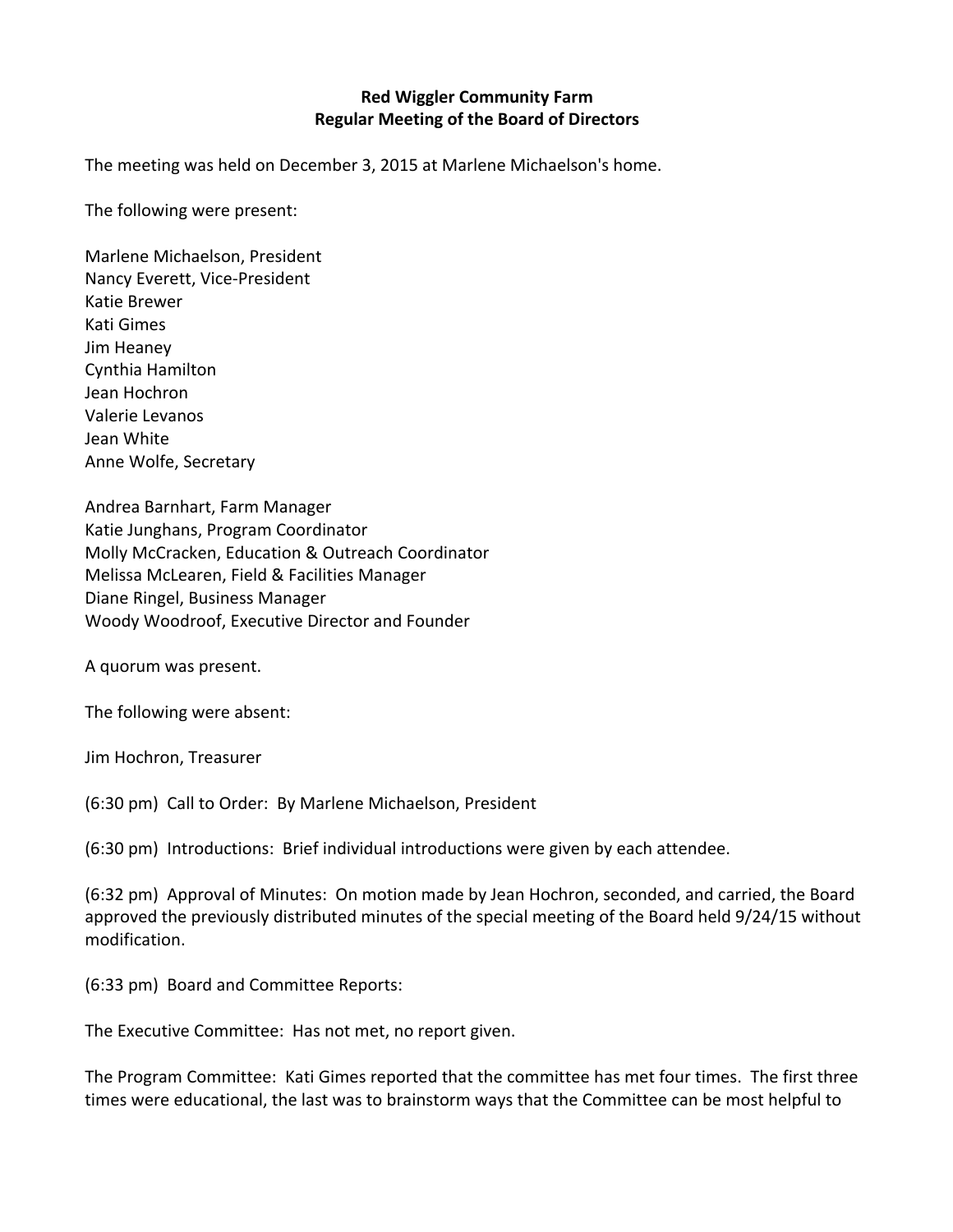Staff. Currently, the Committee is researching best practices for interns: housing (paid/unpaid-a token monthly dollar amount for food), paid/unpaid stipend, insurance/liabilities, etc.).

The Development Committee: Valerie Levanos reported that the Committee last met tonight 12/3/15. The current Development Plan, which has been very helpful, was reported on by Woody Woodroof. The Farm to Fork event was successful, as was the Harvest Celebration. The auction portion of the Harvest Celebration was outsourced which turned out to be a good choice. It allowed farm operations to continue uninterrupted by auction business. Valerie Levanos, Katie Brewer, and Woody Woodroof will update the plan with information for 2016.

The Finance Committee: In Jim Hochron's absence, Cynthia Hamilton and Marlene Michaelson reported.

Staff bonuses for 2015 were previously approved by email vote, as Red Wiggler was in a financial position to award bonuses this year. During the last Finance Committee meeting, it was determined that two budget amendments be presented to the full Board. The Finance Committee recommends that a total of approximately \$45,000 be set aside to be spent as needed as a reinvestment in Red Wiggler:

- 1. \$15,000 to be earmarked for Marketing/Development/Technology
- 2. \$30,000 to be earmarked for durable items (replacement of worn out tools/machinery, upgrades to the infrastructure, maintenance, grading of the building, etc.)

Red Wiggler has maintained 8 months of operating cash in the bank for some time. Acceptance of these two budget amendments would lower that reserve to approximately 7 months (6 months is the standard). The Finance Committee supports these amendments.

A motion was made by Cynthia Hamilton to adopt these two budget amendments. It was seconded, and unanimously carried.

Governance Committee: The Governance Committee last met yesterday 12/2/15. The main thrust of their discussion was the recruitment of new Board Members. Two candidates have been vetted, with another two candidates pending.

The status of our Standards of Excellence will be reviewed/revisited by Diane Ringel.

(6:45 pm) New Business:

A list of tentative 2016 Board Meeting dates was circulated. Marlene Michaelson asked that any conflicts be emailed to her, and she will conduct Doodle polls for alternative dates as needed.

The creation of the Fiscal Year Staff Presentation at this time of year is difficult to pull together. Going forward, this presentation will be moved to the 1<sup>st</sup> quarter Board meeting instead of the end of year meeting.

 $(6:46 \text{ pm})$  Dinner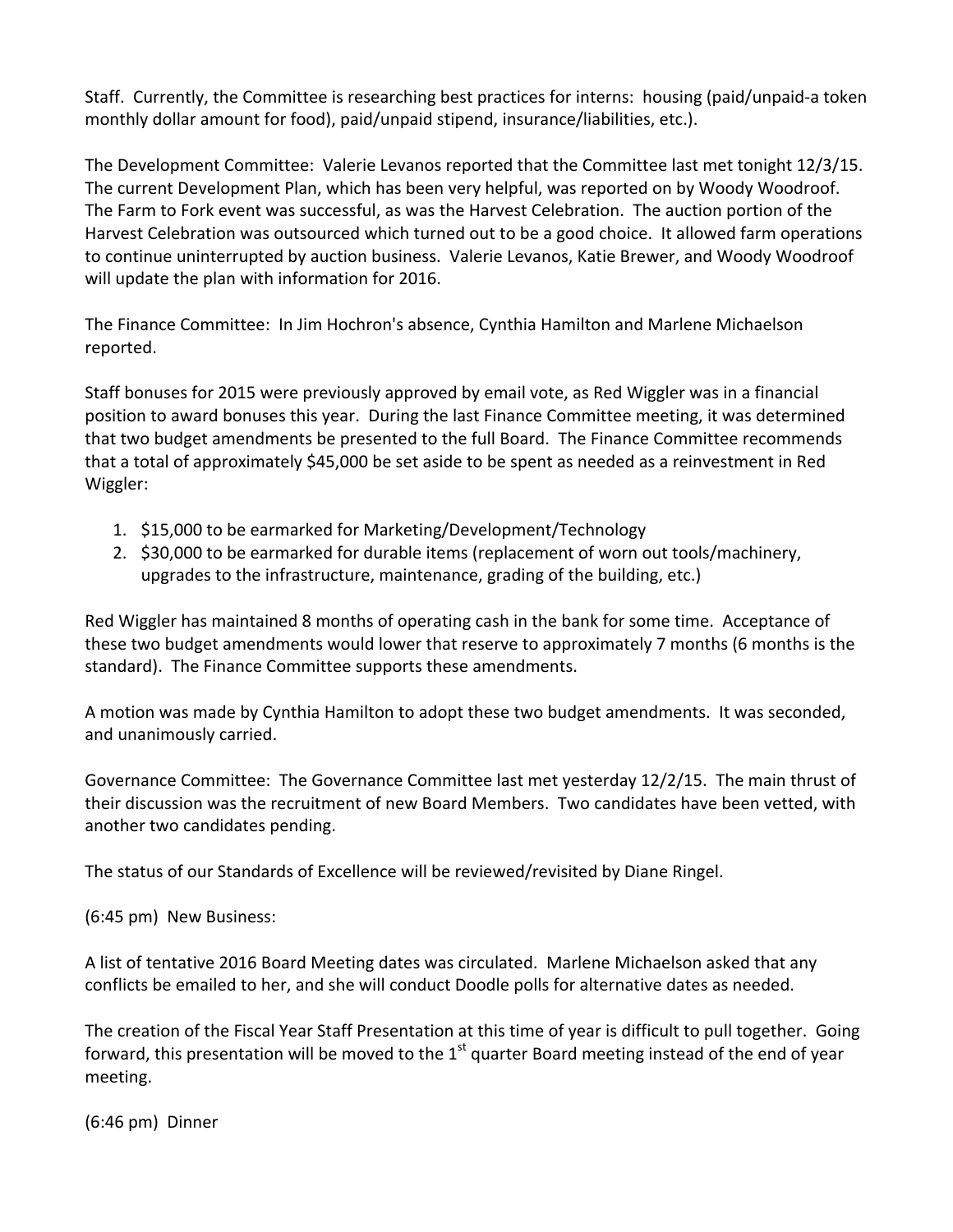#### (7:15 pm) Fiscal Year Staff Presentation

Andrea Barnhart took the lead on the presentation, with various staff members expanding on the themes presented. Despite staff turnover (Molly McCracken's first year, Melissa McLearen started in April, overlapping with Matt Gardine who left in September) the programs went very well throughout the year. Red Wiggler is a successful productive farm!

Growers: Red Wiggler employs 16 growers who were paid for 6,600 hours this past fiscal year. Growers work from 9:00 am to 2:00 pm during the growing season and are paid minimum wage along with a 'share' of produce each week. The total Grower hours worked decreased slightly from last year, but wages have increased by \$4,000 last year due to the minimum wage increase. As the minimum wage continues to increase, so will our labor costs.

Each year staff meets with the Growers and sets three goals for the season for each Grower. These goals include a tool/job that a Grower may want to learn. Job expectations are also set for 50 expected job and farm skills in 7 categories. Individual Grower highlights were provided.

Volunteers and Groups: Red Wiggler is fortunate to have several types of volunteers (Interns  $\&$  Adult Volunteers, Students getting their SSL hours, Corporate Groups, School groups, and Adults with Developmental Disabilities). Last fiscal year there were a total of 484 volunteers, providing 5,771 hours.

Interns (Sophie, Nick, and Keji) & recurring adult volunteers (Abby, Claire, Connie, and Madeline) play an important role in what we do, providing leadership and allowing us to divide into smaller work groups. Students getting their SSL hours play an important role of interacting with growers and giving the growers a chance to be teachers. Red Wiggler partners with Corporate groups such as Stantec and Kaiser who help us with big jobs harvesting winter squash and sweet potatoes. Last year we tried an intern program using adults with Developmental Disabilities with mixed success. We may decide to increase this program at some point but it would require more resources, including staff. With new staff, we didn't have the capacity.

Distribution: Growers and volunteers do everything that is needed to run a successful certified organic farm. Last year we grew \$128,000 of certified organic vegetables and distributed 34% of them to low income families. The remaining percentages went to the Gourmet CSA and the Farm to Foodbank programs. All three seasons of the Gourmet CSA program were sold out.

Education Program: Red Wiggler's Educational Programs include school groups, students with and without disabilities, and adults (individuals as well as groups such as Leadership Montgomery). Woody Woodroof also does periodic farm tour consulting. The Winter Program of growing microgreens in the greenhouse in January and February was successful, with deliveries to Group Homes. We worked weekly with the same two school groups serving students with Developmental Disabilities, which allows for full life cycle education.

Sustainability (Environmental Stewardship): Red Wiggler innovates by reducing the use of plastic by using the roller crimper. Test beds were used this year to prove the hypothesis. We aim to increase diversity by developing a cover crop schedule and routine that works with our planting schedule.